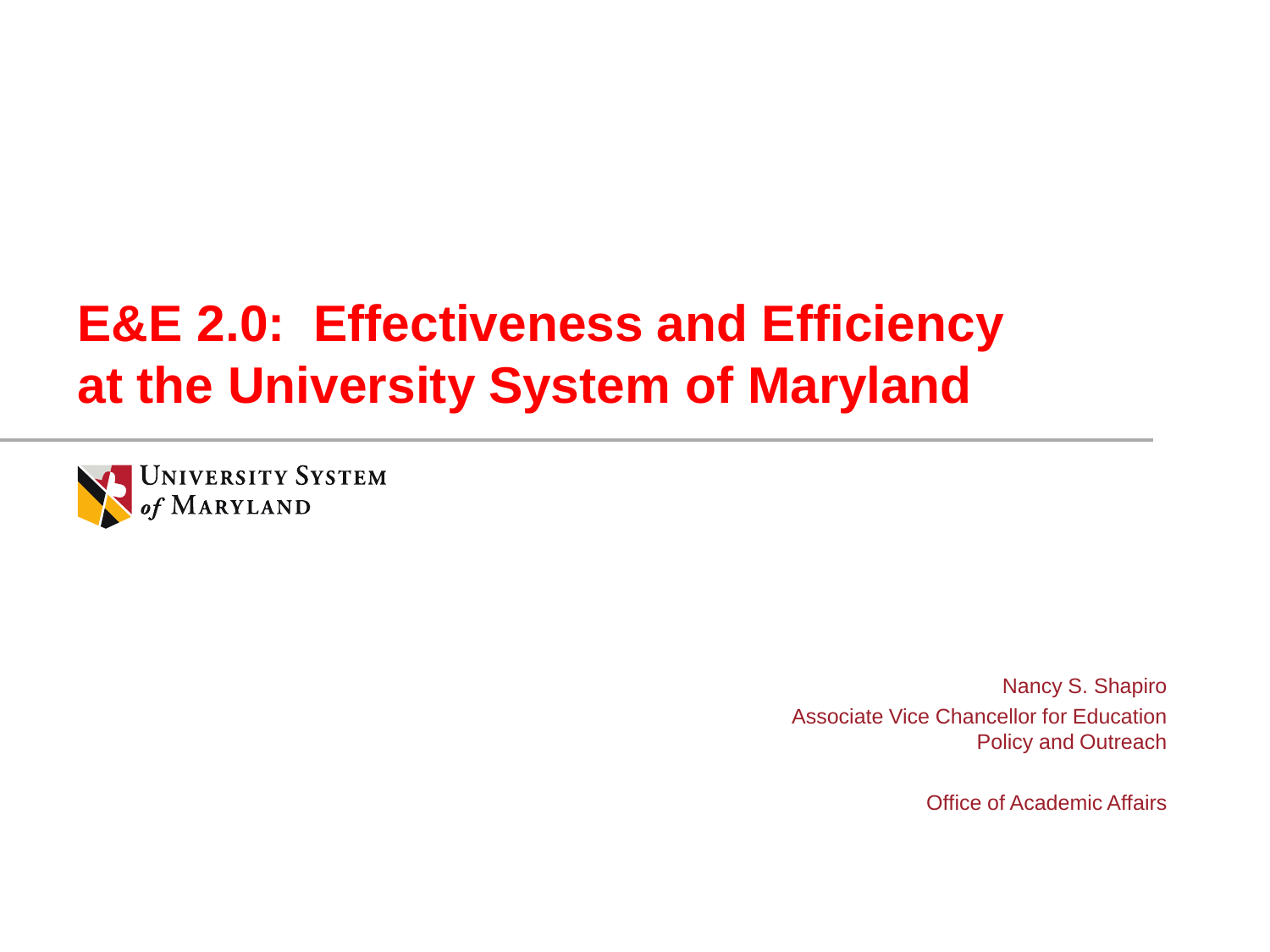

### **Overview**

- Academic E&E 2.0: What is it?
- What strategies are we using to accomplish our goals?
- Some insights on System-level goal setting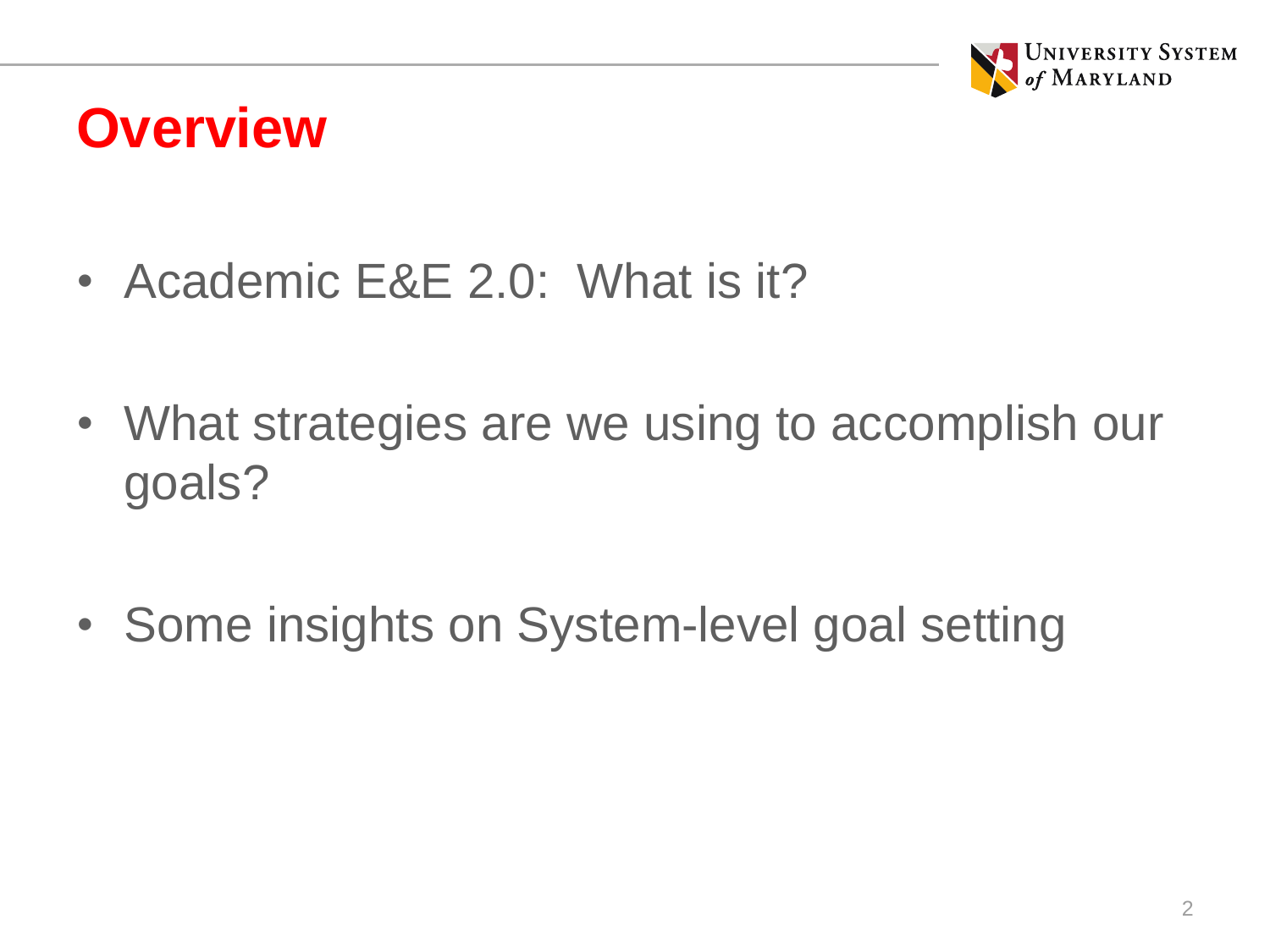

# **Effectiveness and Efficiency 2.0**

- Built on E&E 2004-2014 efforts
- A new focus on what "effectiveness and efficiency" means in Academic and Student Affairs.
- A significant departure from "business as usual."
- How can we make better use of data to inform our student success initiatives?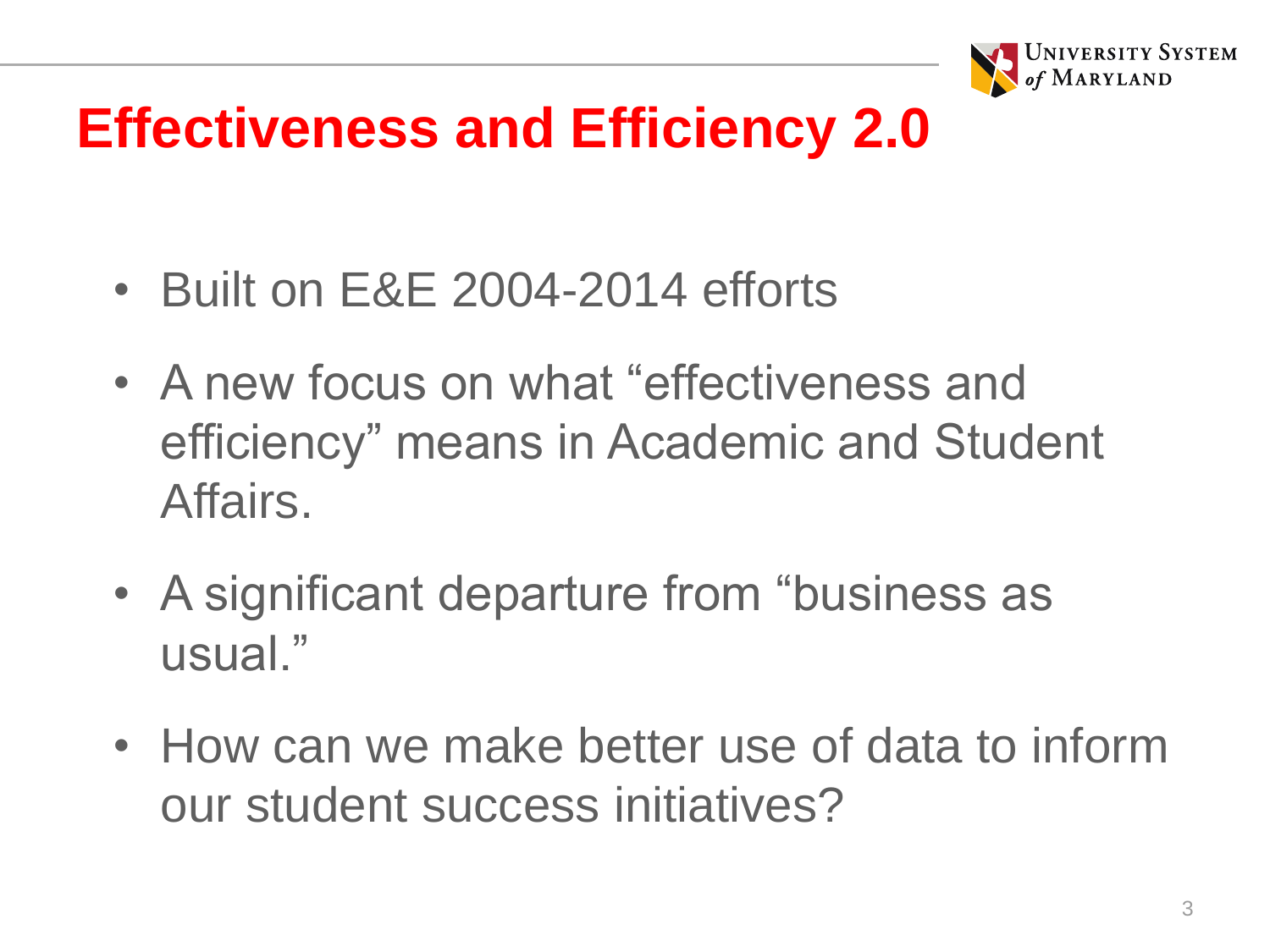

## **What is academic E&E?**

- Rethinking USM's operating model with goals of:
	- **Improving overall academic quality**
	- **Increasing the value and impact for** Maryland citizens
	- Reducing cost structure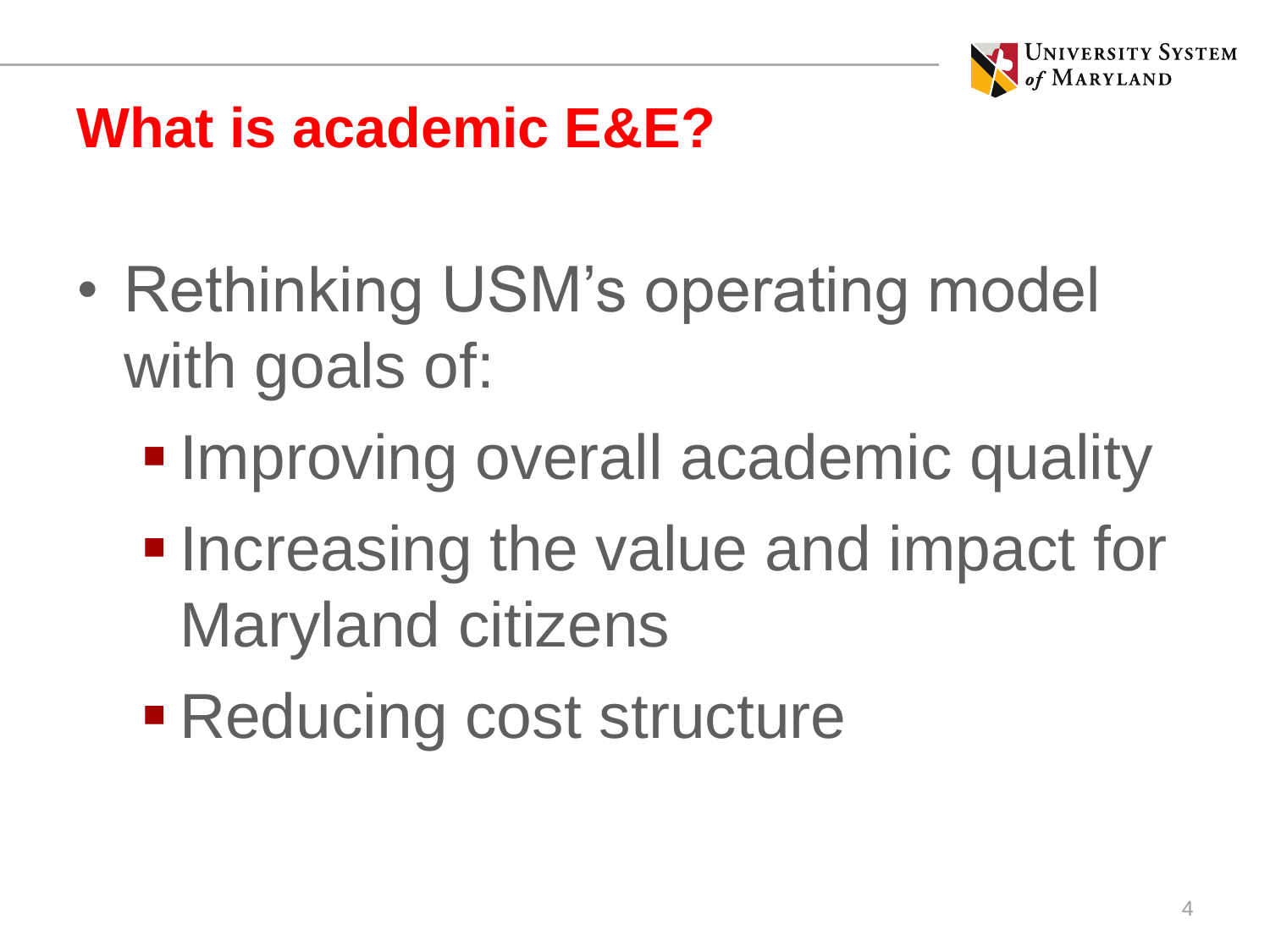

## **What strategies are we using?**

- Alternative means of earning academic credits and limit of 120 credits for graduation
- Analytics and Student Success
- Maryland Community College Transfers: High Quality & Well Prepared
- Math Pathways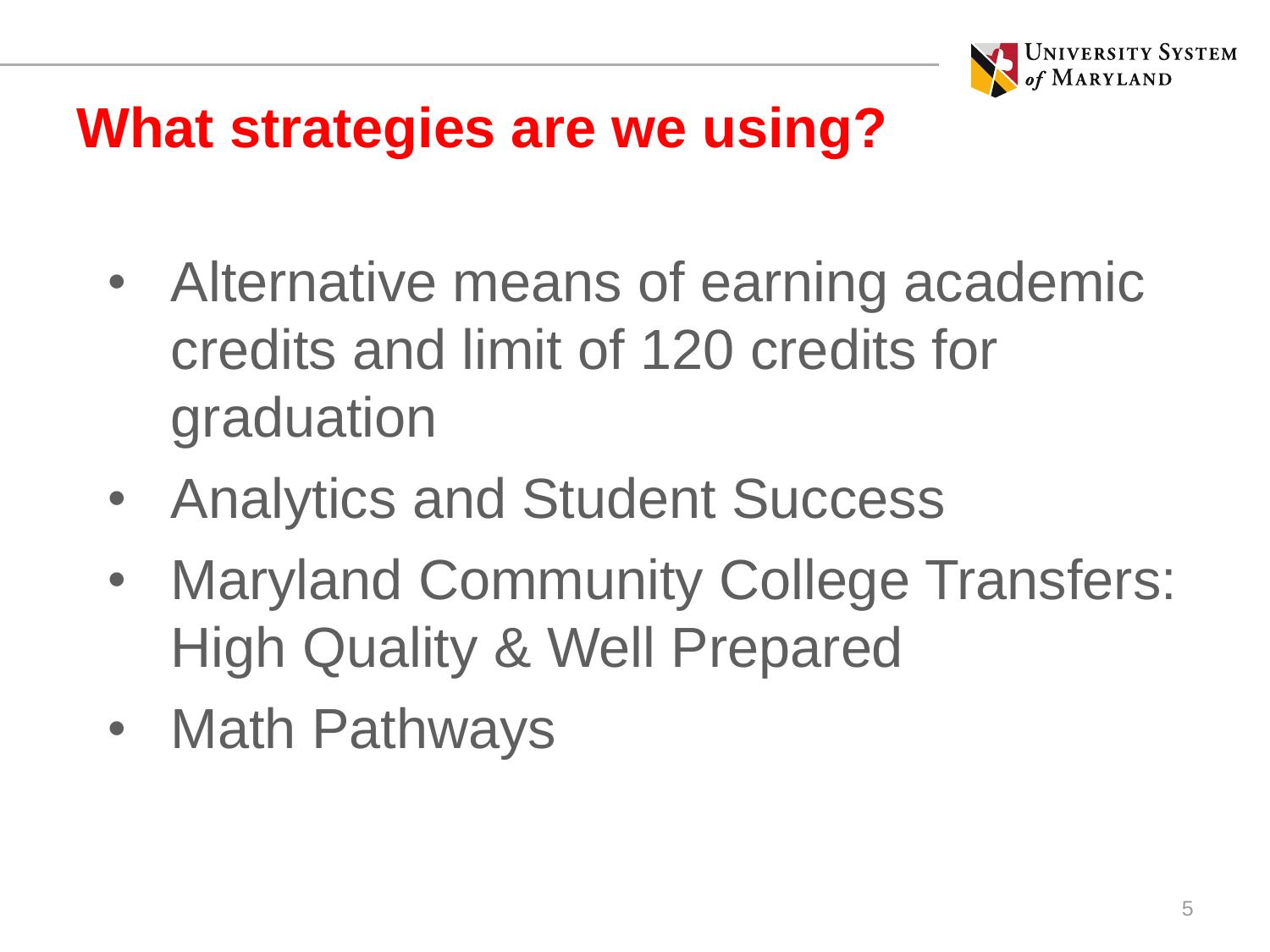

### **Alternative means of earning credit**

- 2005 BOR adopted a policy to increase the # of credits generated outside traditional classroom
- Goal was 12 credits
	- **■** International Baccalaureate
	- Advance placement
	- Dual enrollment
	- **Study abroad**
- Results: on average, students at USM institutions generated 12 or more credit hours by non traditional means by fall 2010
	- Opened classroom space
	- Opened lab space
	- Allowed 2000-3000 more students on campuses per year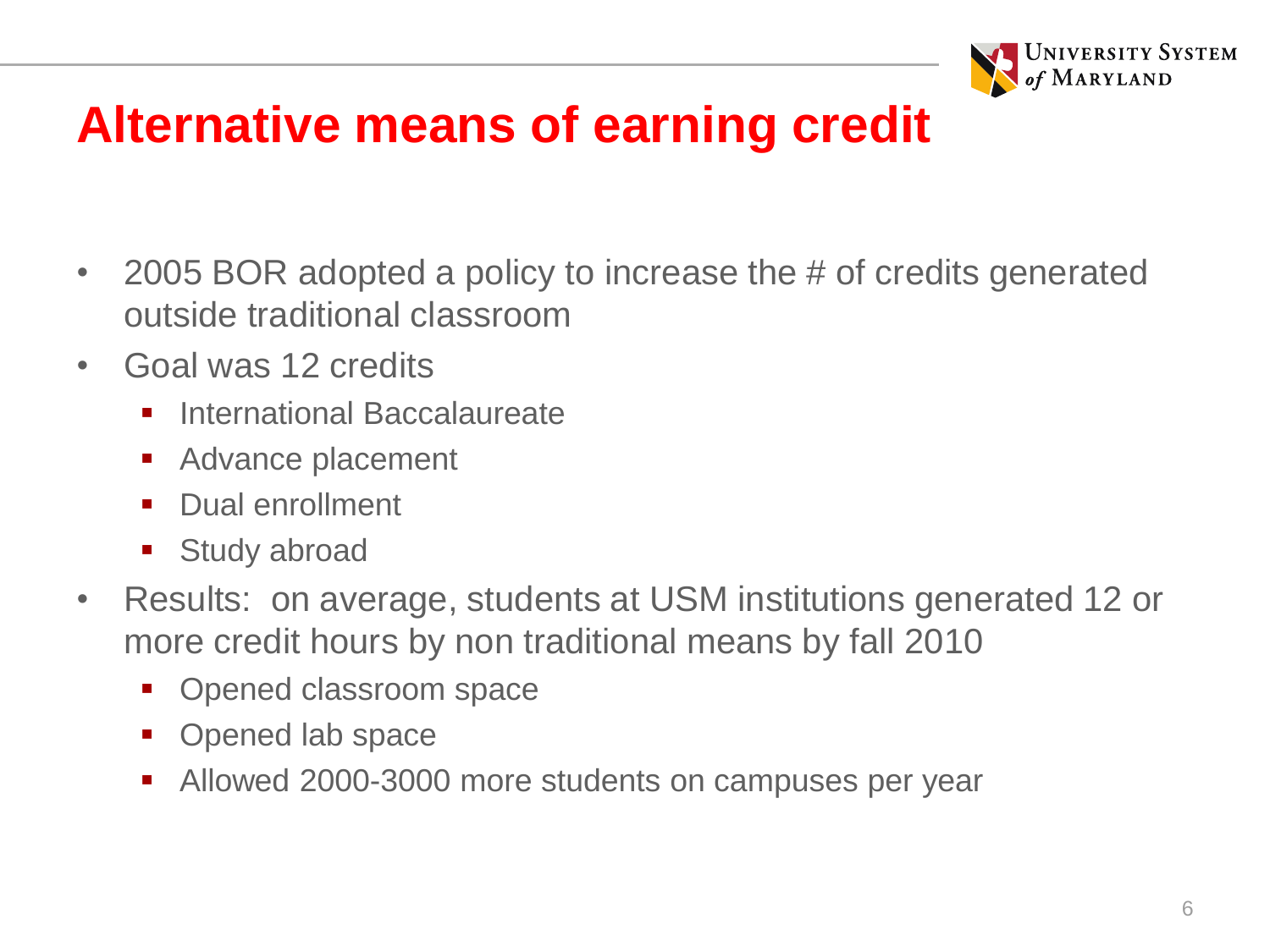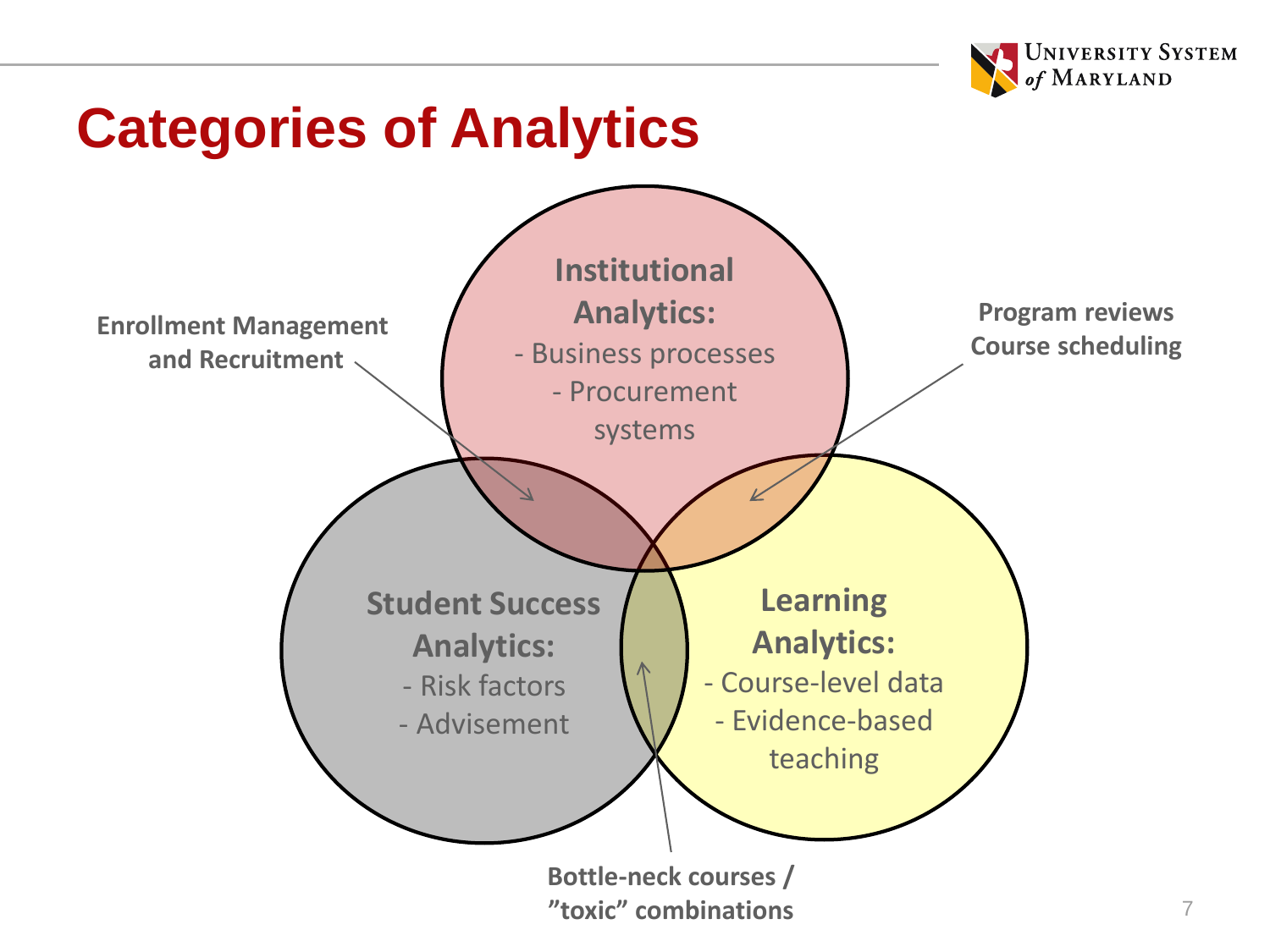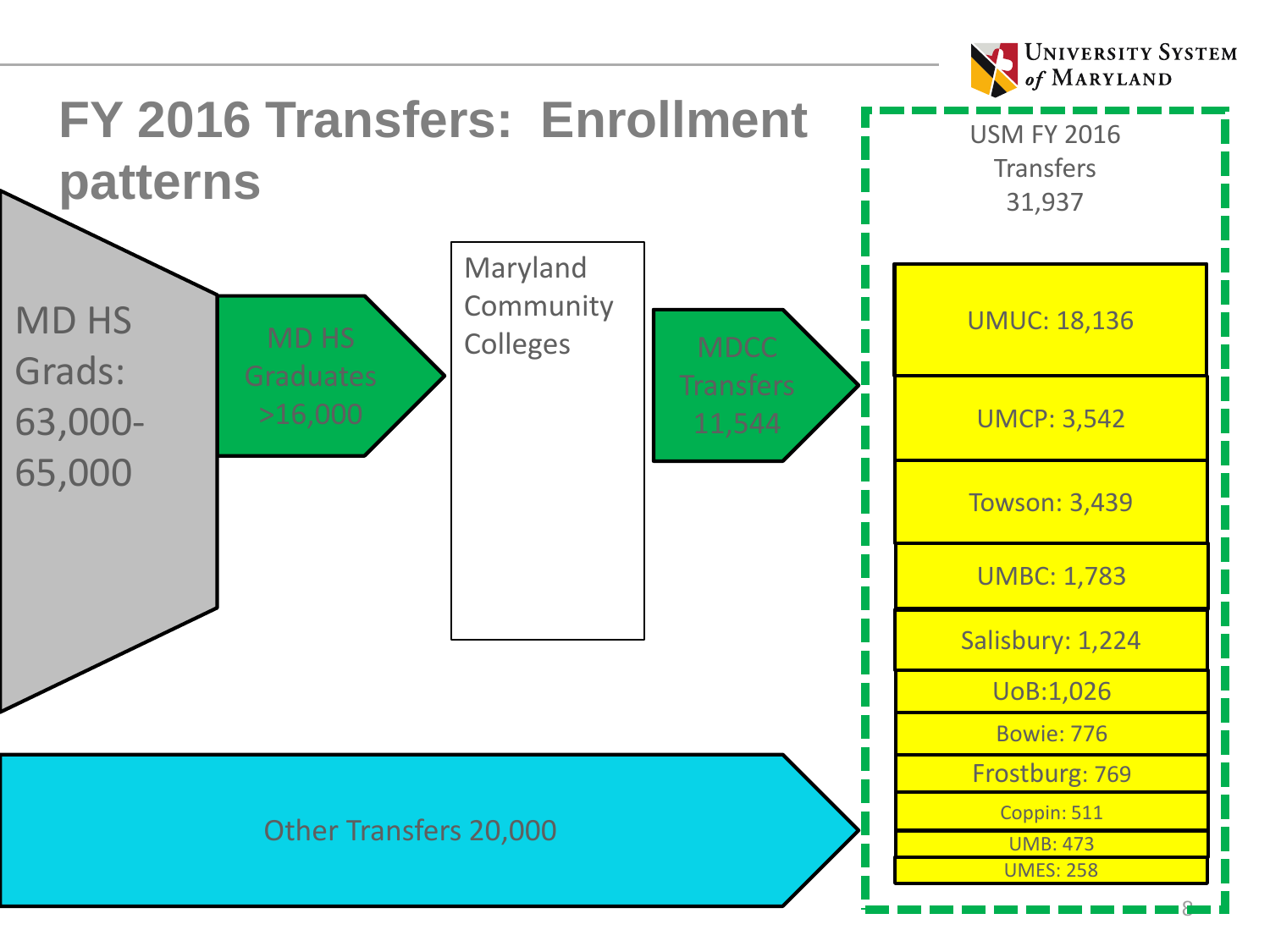

### **USM Transfers Policy Implications:**

- Transfers make up two-thirds of the overall new students into USM
- Increase number of completed credits before transferring increases chances for success
- Financial support helps more students attend full-time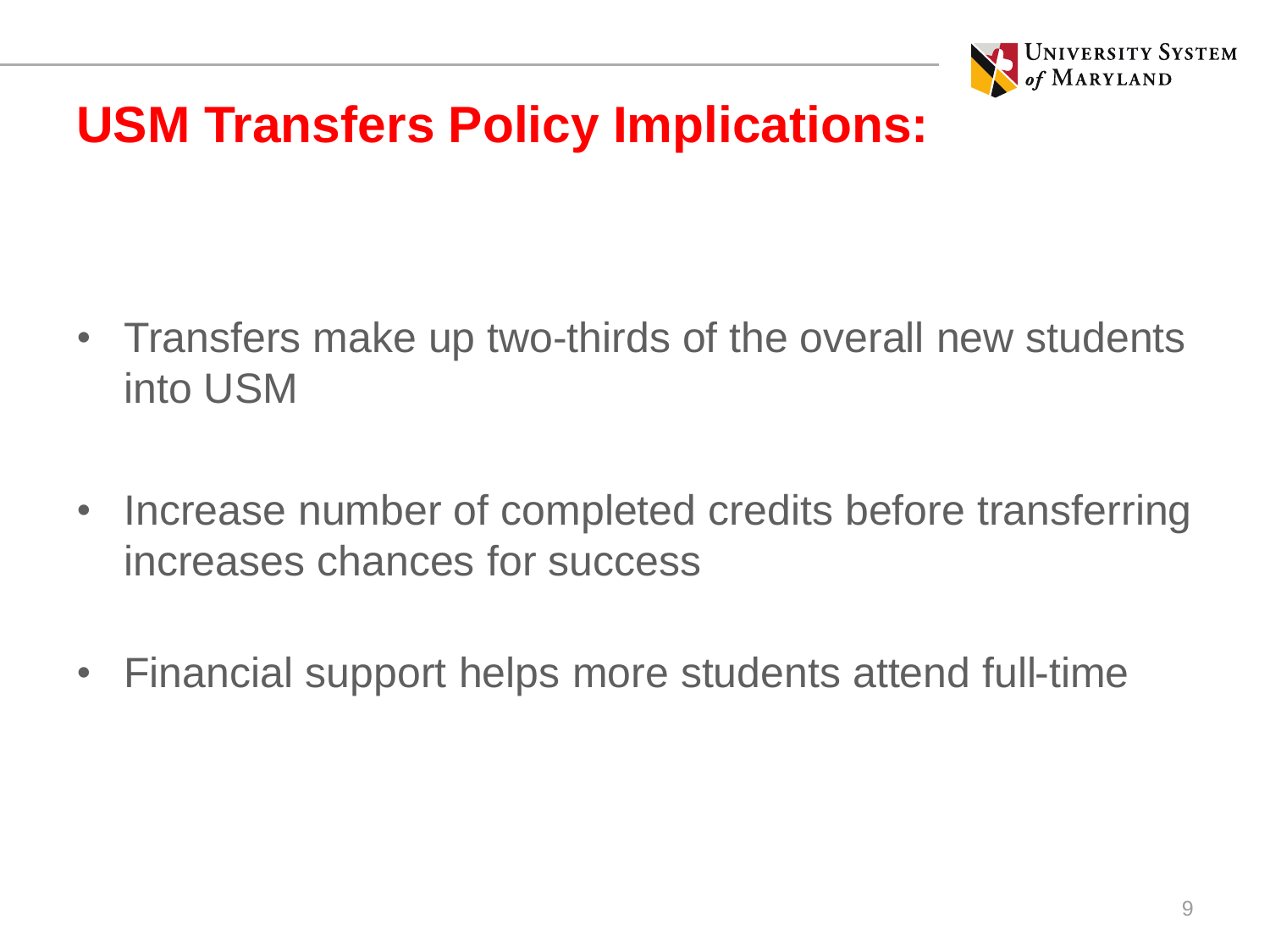

### **Math Pathways: First in the World Grant**

- Collaboration between USM institutions and Community **Colleges**
- Reduce remediation, accelerate students through college
- Development of three math pathways: aligned with majors
	- **Traditional algebra-calculus**
	- Statistics for social sciences
	- Liberal arts mathematics